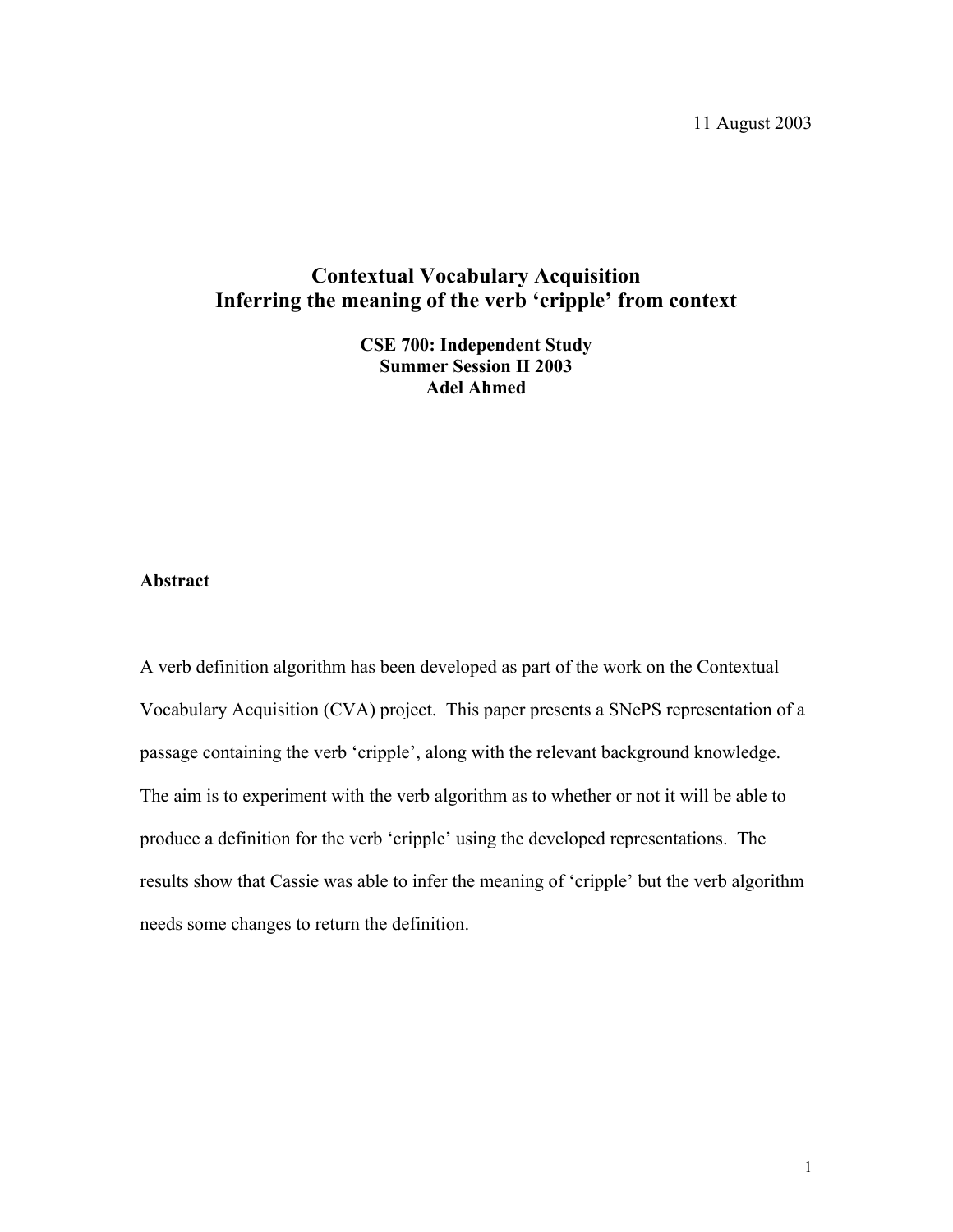#### **Introduction**

The Contextual Vocabulary Acquisition (CVA) project is a research project concerned with developing strategies, algorithms and scientific methods for inferring the meaning of an unknown word from context and background knowledge, which may include prior encounters with the unknown word. The goal is to use the developed techniques and algorithms to help students improve their reading comprehension. Definition algorithms have been developed to infer the meaning of unknown nouns, verbs and adjectives. Refer to the CVA web page $_{[1]}$  for more information about this project.

This paper presents a representation, in  $SNePS<sub>[2]</sub>$ , of a passage containing the word 'cripple' along with the necessary background knowledge. The passage is: *"Typhoon Vera killed or injured 218 people and crippled the seaport city of Keelung."*[3] The objective is to experiment with the verb algorithm and test whether or not it will be able to infer the meaning of the verb 'cripple' from context using the developed representations.

Cassie, the cognitive agent of SNePS, was successful in inferring the meaning, but the verb algorithm needs some modification to return the desired definition.

### **Implementation**

The first step is to identify the relevant background knowledge that a "typical" human would have when reading the above passage. Then, representations of the passage and the background knowledge are to be developed and loaded in SNePS, along with the verb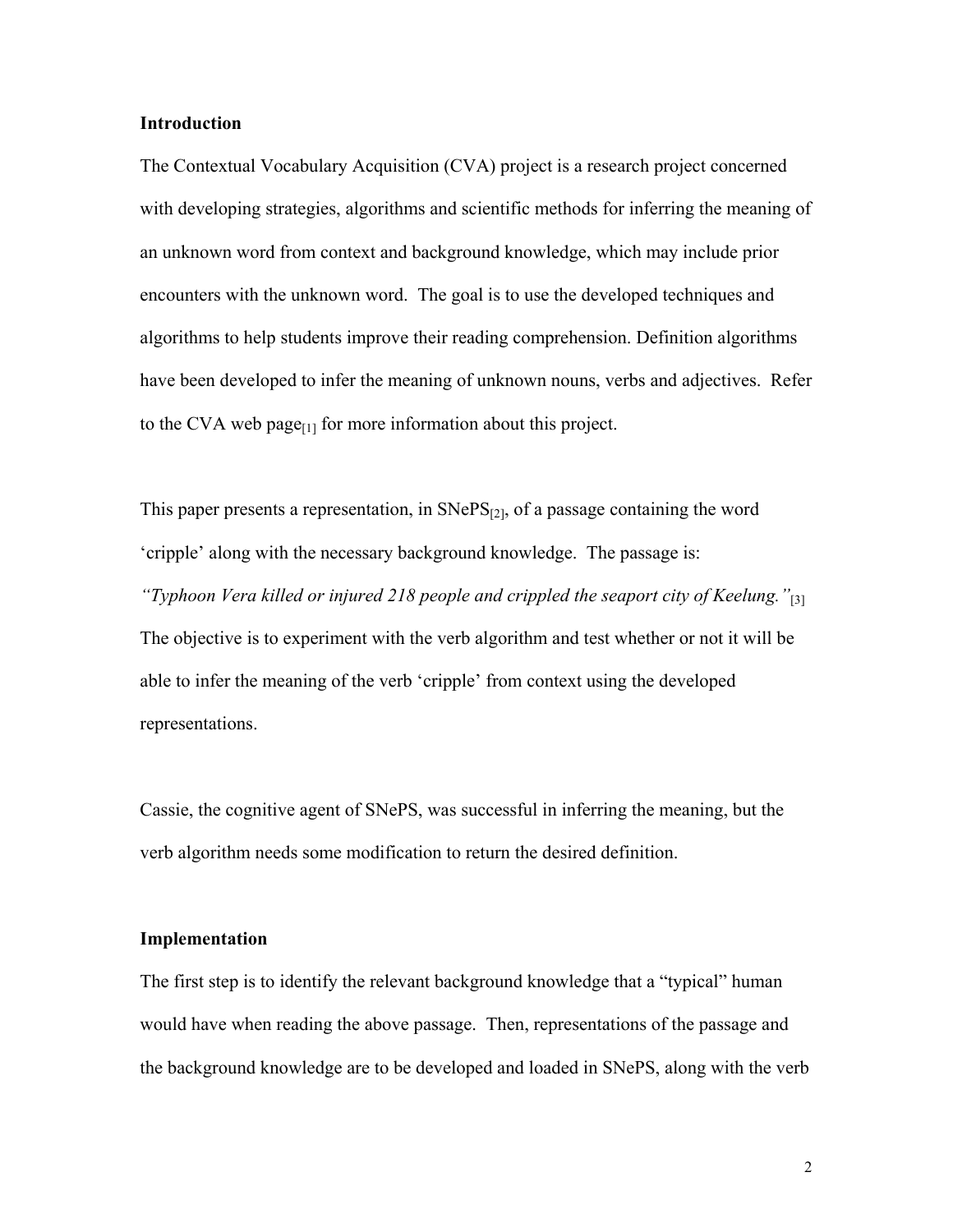algorithm. Finally, run the verb algorithm, analyze the results, and make any necessary changes to the representations and/or the verb algorithm.

## **Case Frames**

In addition the standard case frames found on the CVA and SNePS web pages, the following additional 'object/cardinality' case frame is needed:

Syntax



Semantics:  $[[m]]$  is the proposition that the cardinality of  $[[i]]$  is  $[[j]]$ .

Example: *Typhoon Vera killed 218 people.* 

(build object #vera proper-name Vera) (build member \*vera class (build lex "Typhoon")) (build object #some-people cardinality 218) (build subclass \*some-people superclass (build lex "people")) (build agent \*vera act (build object \*some-people action (build lex "kill")))

### **Background Knowledge**

In order to know what background knowledge a "typical" human would have when

reading the above passage, the concept of "think-aloud" protocols was used. The word

'crippled' was replaced by the made up word 'glivened' as follows:

"Typhoon Vera killed or injured 218 people and glivened the seaport city of Keelung."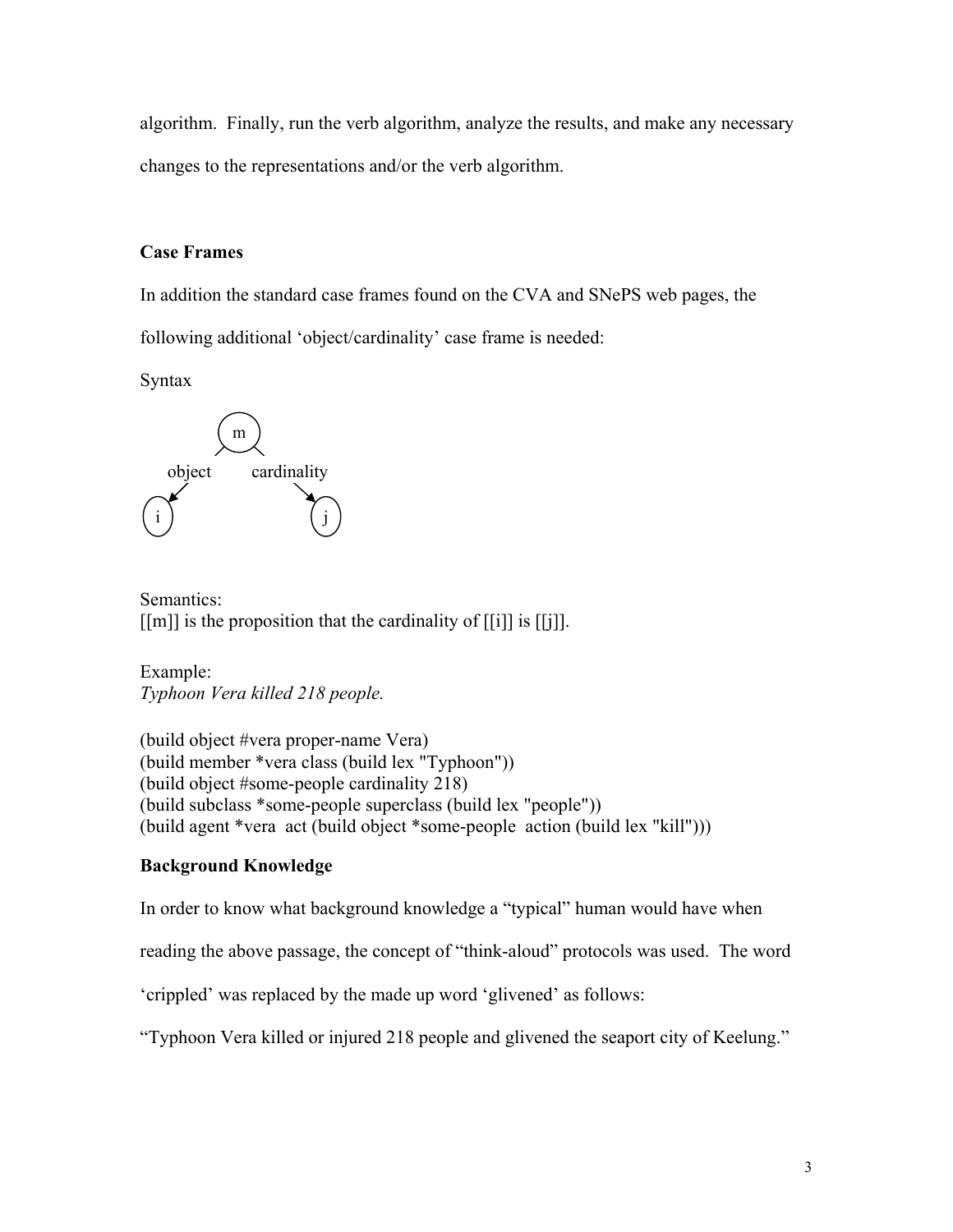Then, I asked a few people, individually, to think aloud as to what they think the meaning of the word 'glivened' was and why. They all agreed that 'glivened' is a negative and harmful thing. Since the action of killing or injuring is 'bad', then 'glivened' is most likely to be 'bad' as well. This is in addition to the fact that a typhoon usually has negative consequences. They came up with definitions like devastated, destroyed, damaged, and submerged. Based on this, the following rule was developed to be part of the background knowledge:

Rule 1: *If X does A and A has the property P, and X does B and B is unknown, then, possibly, B also has the property P.* 

Since "killed or injured" involves killing, injuring or both, the following rule was also developed:

Rule 2: *If X kills or injures Y, then X kills Y or X injures Y or both.*

The background knowledge should include definitions of the words "typhoon", "city", and "seaport", and the fact that killing or injuring is 'bad'. For simplicity, the above words were defined as follows:

*A typhoon is a violent windstorm. A city is a large municipal area where lots of people live. A seaport is a port on seashore that has facilities for seagoing ships.* 

The fact that killing or injuring is 'bad' was expressed as follows:

*Killing has the property of being 'bad' Injuring has the property of being 'bad'.*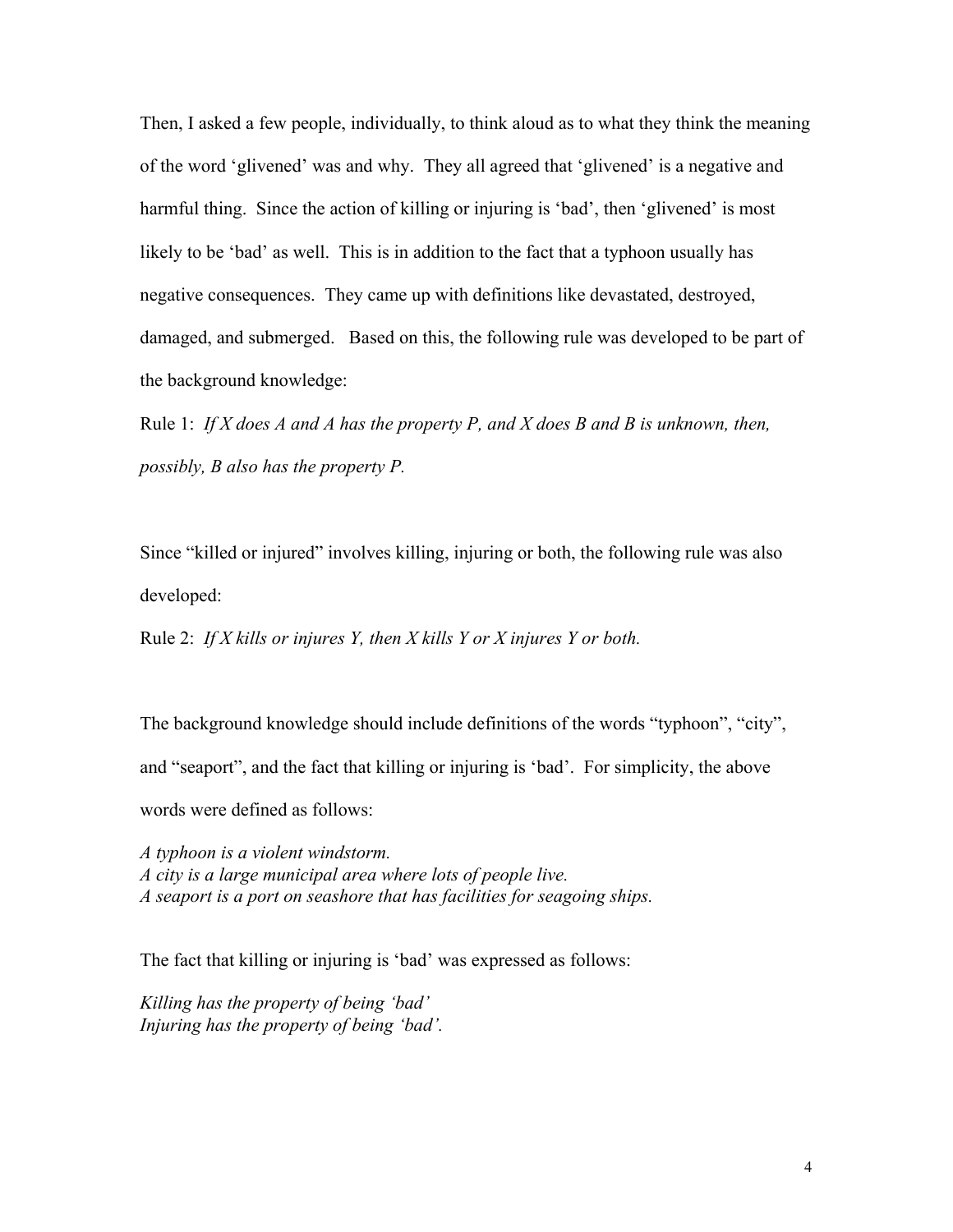## **SNePS Representation of Background Knowledge**

m5

city

After careful analysis and several attempts, the background knowledge was represented as follows:



P9

subclass superclass

lots

m9

m8

lex

area

large

↓

lex

people

 $\bigvee$ 

P8

skf

object

lex

f1

 $C_{P10}$ 

cardinality  $>$ 

M10

live\_in

m11

skarg

object1

P11

rel

object2

lex

*live.*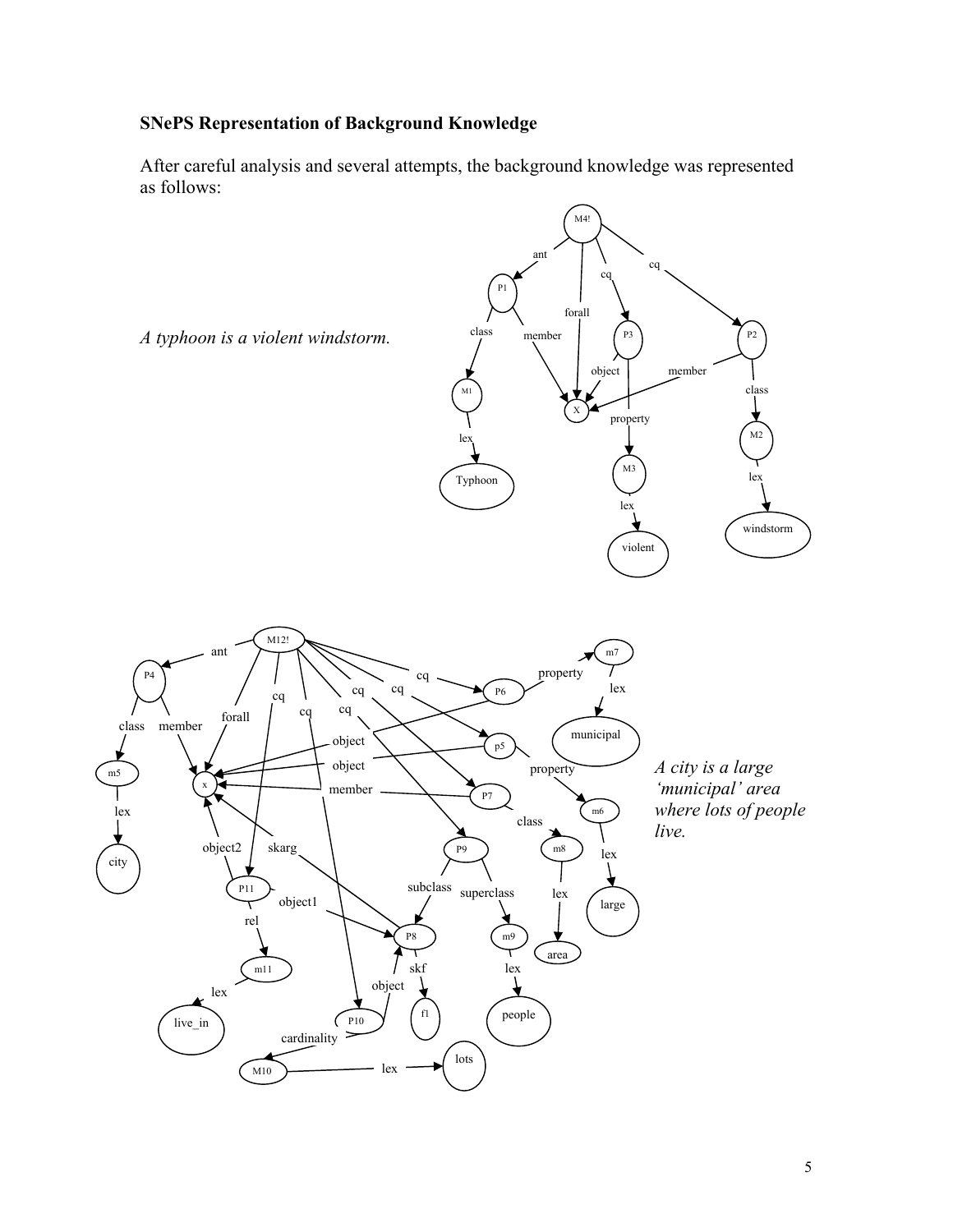

*A seaport is a port on seashore that has facilities for seagoing* 

*If X does A and A has the property P, and X does B and B is unknown,* 

*then, possibly,* 

*B also has the property P.*

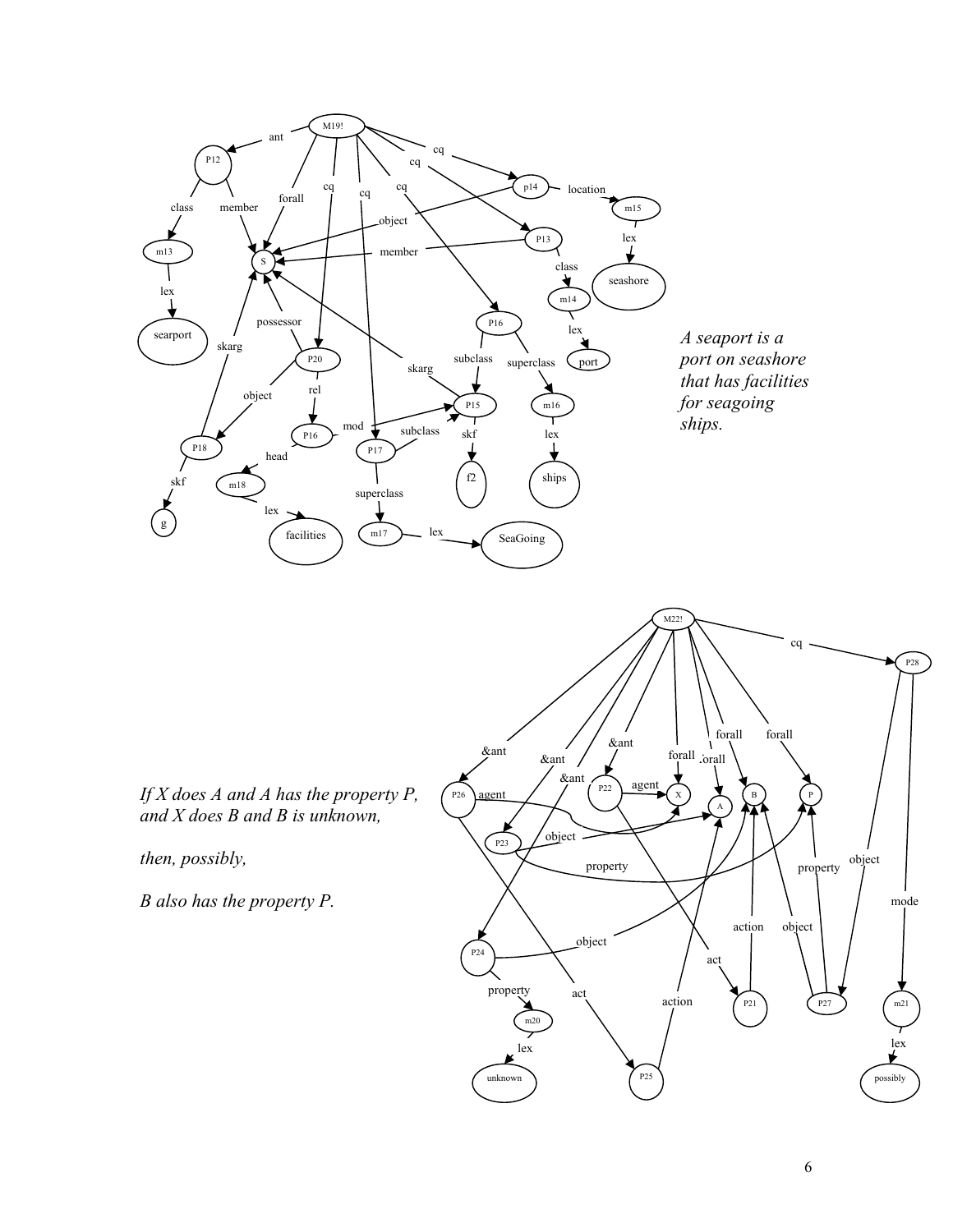

*If 'X' kills\_or\_injures 'Y', then 'X' kills 'Y' or 'X' injures 'Y' or 'both'.*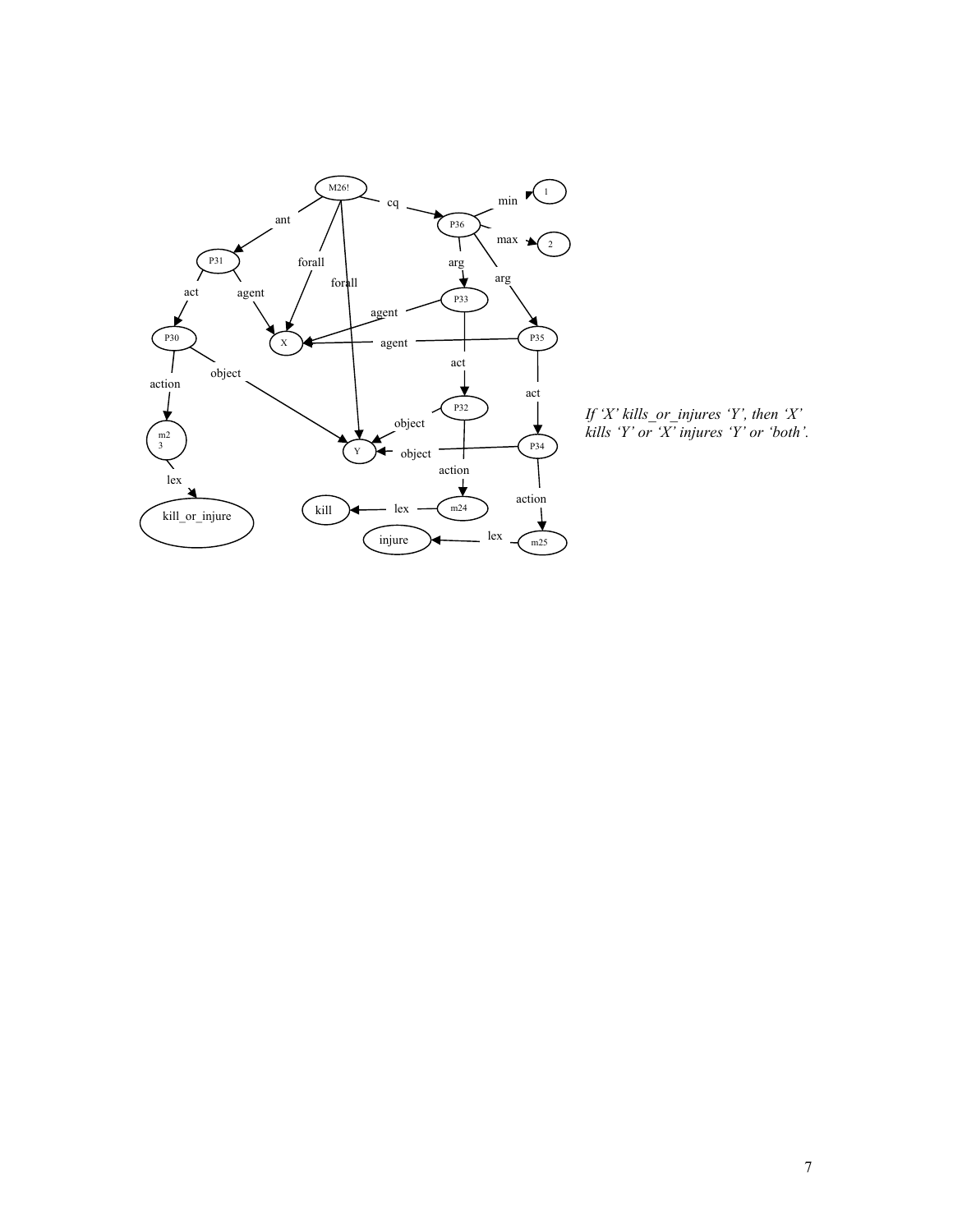## **SNePS Representation of Passage:**

*Typhoon Vera killed or injured 218 people and crippled the seaport city of Keelung.* 

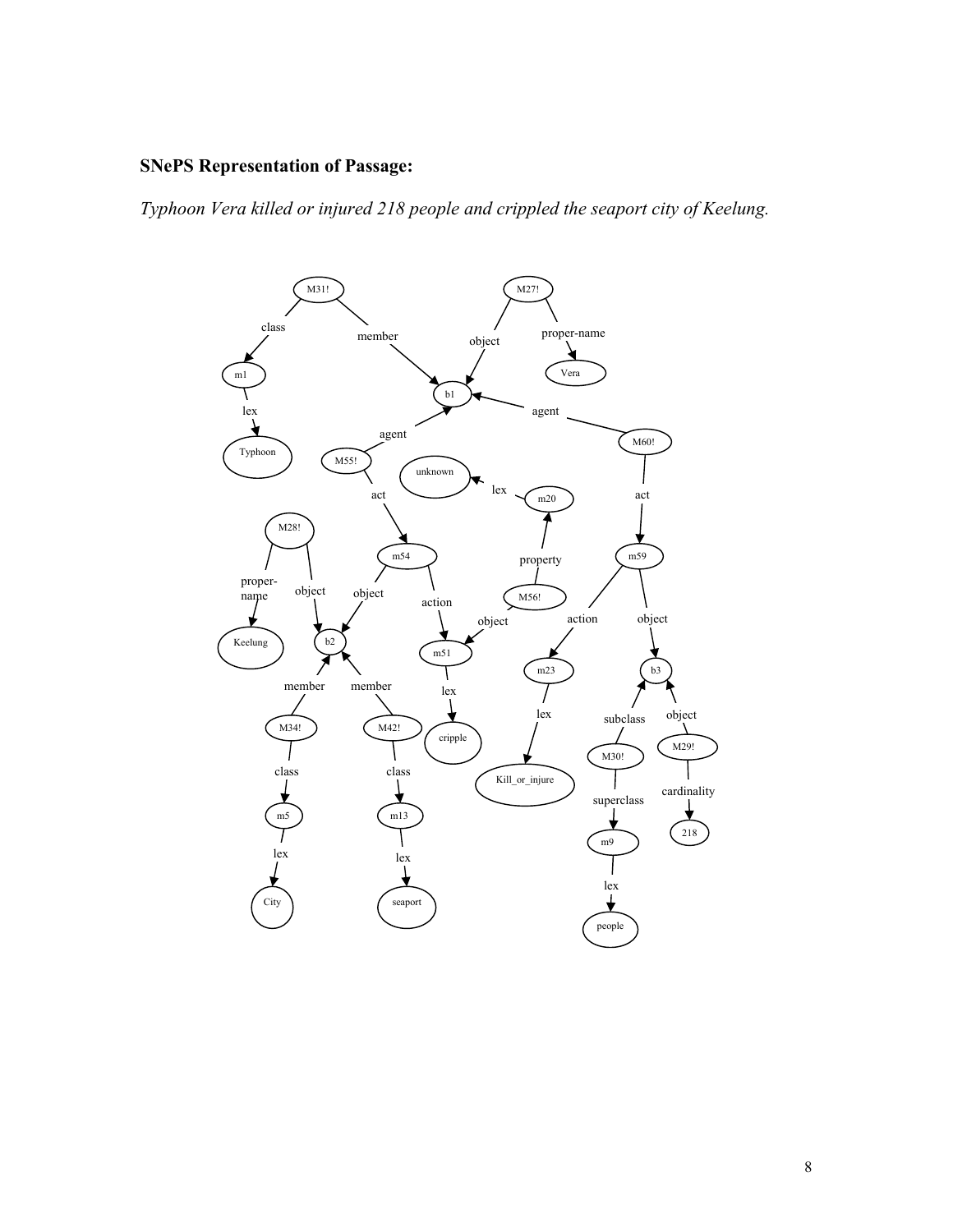### **Results**

Appendix I shows the SNePS code starting with the background knowledge and followed

by the passage representations Appendix II shows a sample run.

The following shows the results of running the verb algorithm in an attempt to define the

word 'cripple':

*^(defineVerb 'cripple);* 

*"You want me to define the verb 'cripple'.* 

*I'll start by looking at the predicate stucture of the sentences I know that use 'cripple'. Here is what I know:* 

*The most common type of sentences I know of that use 'cripple' are of the form: 'A something can cripple.'* 

 *'A something can cripple something.'* 

*No superclasses were found for this verb.* 

 *Sorting from the most common predicate case to the least common here is what I know. I will first attempt to unify the components of the sentences that use the verb giving a generalizaiton based on my background knowledge:* 

*A typhoon can cripple. A windstorm can cripple.* 

*A typhoon can cripple a city, area, seaport, port. A windstorm can cripple a city, area, seaport, port.* 

*Now, looking from the bottom up I want to get a sense of the categories that most of the agents, objects and indirect objects belong to. This is different from looking for the most unified case. Instead I am looking for the classes that contain approximately half of the agents, objects and indirect objects. This is an attempt at generalization but from another approach.* 

*A typhoon can cripple. A windstorm can cripple.* 

*A typhoon can cripple a city, area, seaport, port. A windstorm can cripple a city, area, seaport, port."* 

From looking at the output, we see that although the algorithm was successful in

concluding that: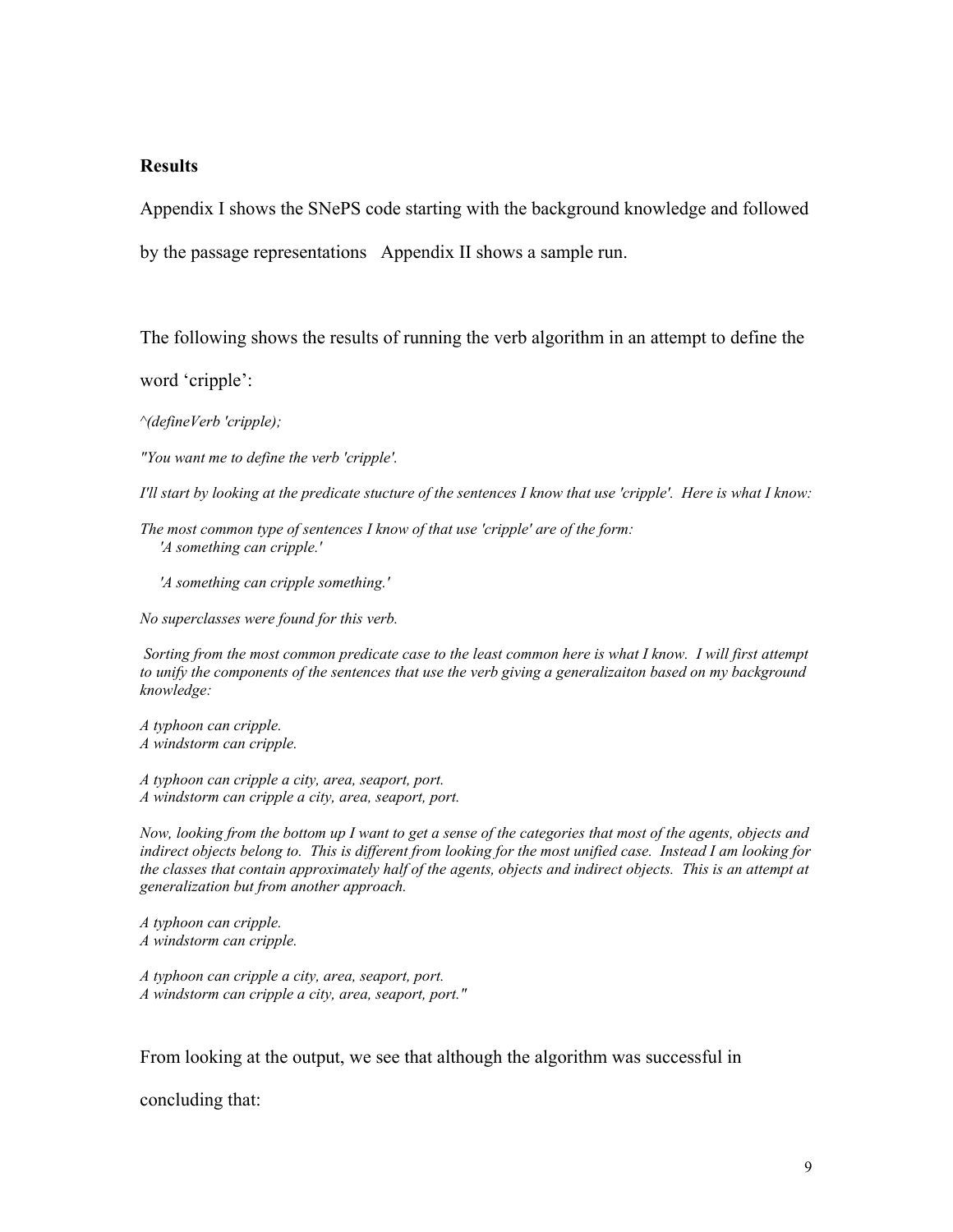*A typhoon can cripple a city, area, seaport, port. A windstorm can cripple a city, area, seaport, port.*"

it was unable to produce a definition for 'cripple'. Cassie was successful in applying Rule 1 to infer that "cripple is possibly bad" as can be seen from (M69!) shown below:

*;; killing or injuring is bad (describe (add object (build lex "kill\_or\_injure") property (build lex "bad"))); (m69! (mode (m21 (lex possibly))) (object (m68 (object (m51 (lex cripple))) (property (m66 (lex bad))))))* 

However, it seems that the verb algorithm was not able to make use of the objectproperty relation. Therefore, the verb algorithm may need to be modified for this. Further analysis of this is needed in order to determine how the algorithm is to be modified.

### **Future Work**

If I had more time, I would have liked to experiment with the verb algorithm and make the necessary changes to have it return a definition. I would have started by having the algorithm process object-property propositions. That is, for every proposition that has an "object" arc pointing to the unknown verb and another "property" arc pointing to some property, the property should be returned as part of the definition.

Also, since the noun algorithm is able to process object-property propositions, I would take a look at its code and make similar changes to the verb algorithm.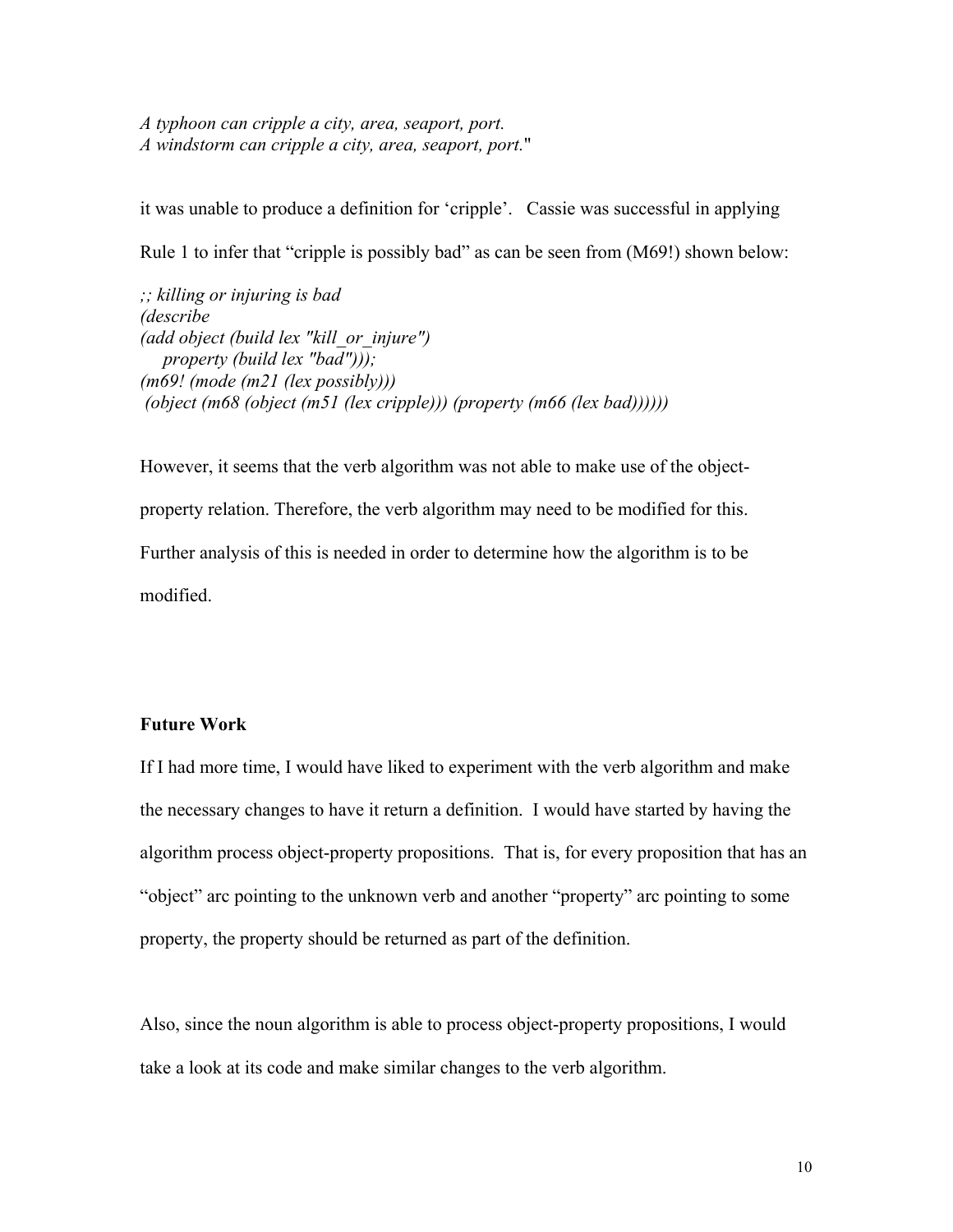Also, it would be nice to enhance the verb algorithm to be able to group related things into categories. For example, "city, area, seaport, and port" are all geographical locations and "typhoon and windstorm" are considered "bad weather".

## **References**

- 1. William J. Rapaport, "Contextual Vocabulary Acquisition: from algorithm to curriculum", http://www.cse.buffalo.edu/~rapaport/CVA/cva.html
- 2. "SNeRG, The SNePS Research Group", http://www.cse.buffalo.edu/sneps
- 3. Clarke, D.F., & Nation, I.S.P. (1980), "Guessing the Meanings of Words from Context: Strategy and Techniques", *System* 8: 211-220.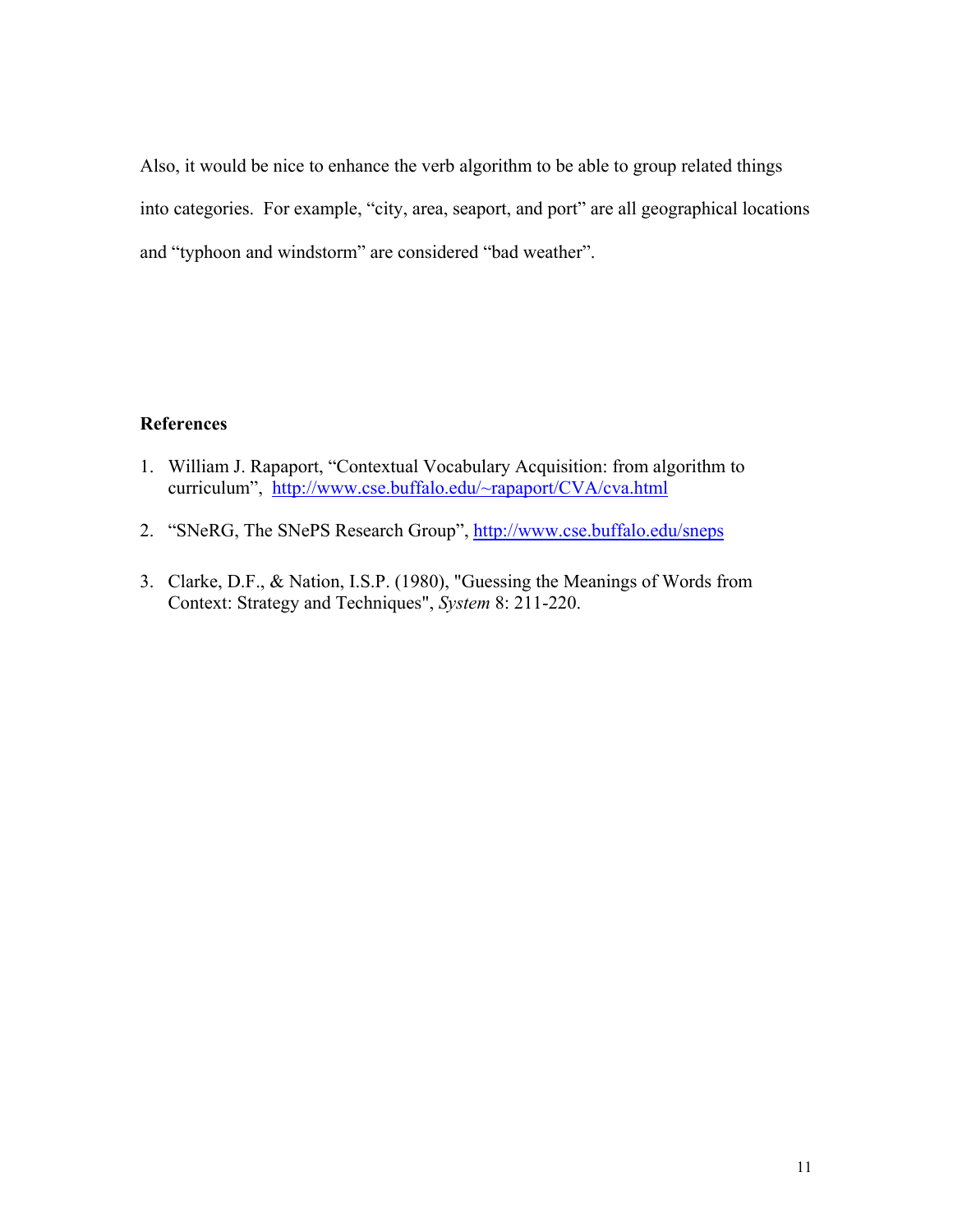# **Appendix I:** Representations of background knowledge and passage in SNePS code. ;;; Reset the network (resetnet t) ;;; Don't trace infer ^(setq snip:\*infertrace\* nil) ;;; Load all valid relations (intext "./rels") (define member class object proper-name subclass superclass cardinality act agent action lex); (define possessor location rel property mode head mod skf skarg); ;;; Compose paths ;;(intext "/projects/rapaport/CVA/mkb3.CVA/paths/paths") (intext "./paths") ;;; Load Ehrlich Algorithm ;;;^(load "/projects/rapaport/CVA/mkb3.CVA/src/defn3") ;;^(load "../src/synfn") ^(load "./defun\_verb.cl") ;;BACKGROUND KNOWLEDGE ;;----------------------------------------- ;;A typhoon is a violent windstorm. (describe (add forall \$x ant (build member \*x class (build lex "typhoon")) cq (build member \*x class (build lex "windstorm")) cq (build object \*x property (build lex "violent")))); ;;A city is a large (municipal) area where lots of people live. (describe (add forall \$x ant (build member \*x class (build lex "city")) cq (build object \*x property (build lex "large")) cq (build object \*x property (build lex "municipal")) cq (build member \*x class (build lex "area")) cq (build subclass (build skf f1 skarg \*x) = lotsOfPeople superclass (build lex "people")) cq (build object \*lotsOfPeople cardinality (build lex "lots")) cq (build object1 \*lotsOfPeople rel (build lex "live\_in") object $2 \cdot x)$ );

;; A seaport is a port on a seashore that has facilities for seagoing ships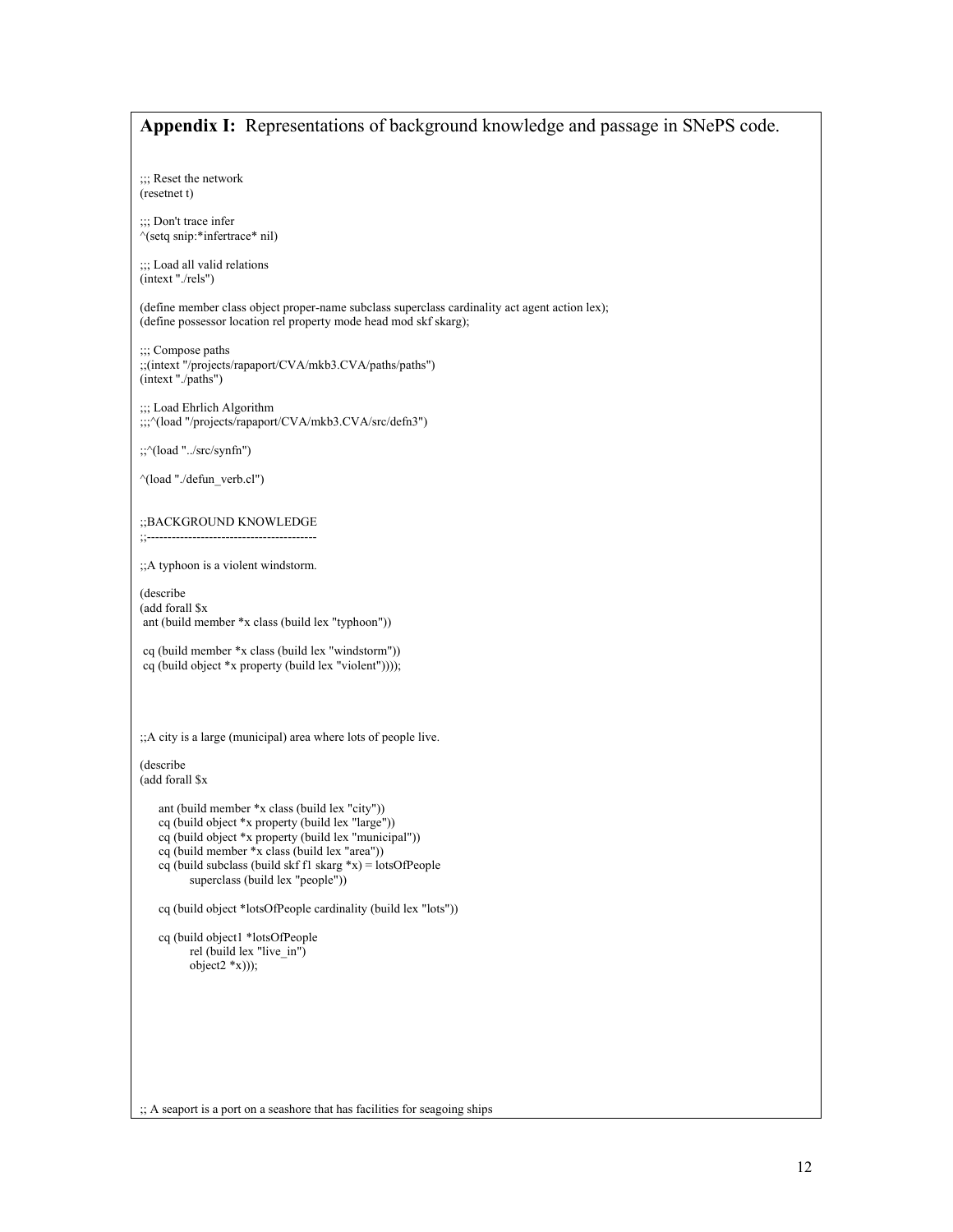```
(describe 
(add forall $s 
 ant (build member *s class (build lex "seaport")) 
    cq (build member *s class (build lex "port")) 
    cq (build object *s location (build lex "seaShore")) 
   cq (build subclass (build skf f2 skarg *s) = seaGoingShips
          superclass (build lex "ships"))
    cq (build subclass *seaGoingShips 
          superclass (build lex "seaGoing"))
    cq (build object (build skf g skarg *s) 
           possessor *s 
           rel (build mod *seaGoingShips 
                 head (build lex "facilities")))));
;; Rule 1 
;; IF x does a AND a has the property p; 
;; AND x does b AND b is unknown , 
;; THEN 'possibly' b also has the property p. 
(describe 
(add forall ($x $a $b $p) 
     \& ant ( (build agent *x act (build action *a))
 (build object *a property *p) 
 (build object *b property (build lex "unknown")) 
             (build agent *x act (build action *b))) 
 cq (build mode (build lex "possibly") 
 object (build object *b 
                     property *p))));
;; Rule 2: IF x kill_or_injure y, THEN x kills y or x injures y or both; 
(describe 
(add forall ($x $y) 
 ant (build agent *x 
        act (build action (build lex "kill_or_injure") 
               object *y)) 
 cq (build min 1 max 2 
    arg (build agent *x 
            act (build action (build lex "kill") 
                   object *y)) 
    arg (build agent *x 
           act (build action (build lex "injure") 
                  object *(y))));
;; Passage: Typhoon Vera killed or injured 218 people and "crippled" 
;; the seaport city of Keelung. 
;; -------------------------------------------------------------------------------- 
(describe 
(add object #vera proper-name vera)); 
(describe 
(add object #keelung proper-name keelung));
```
(describe

13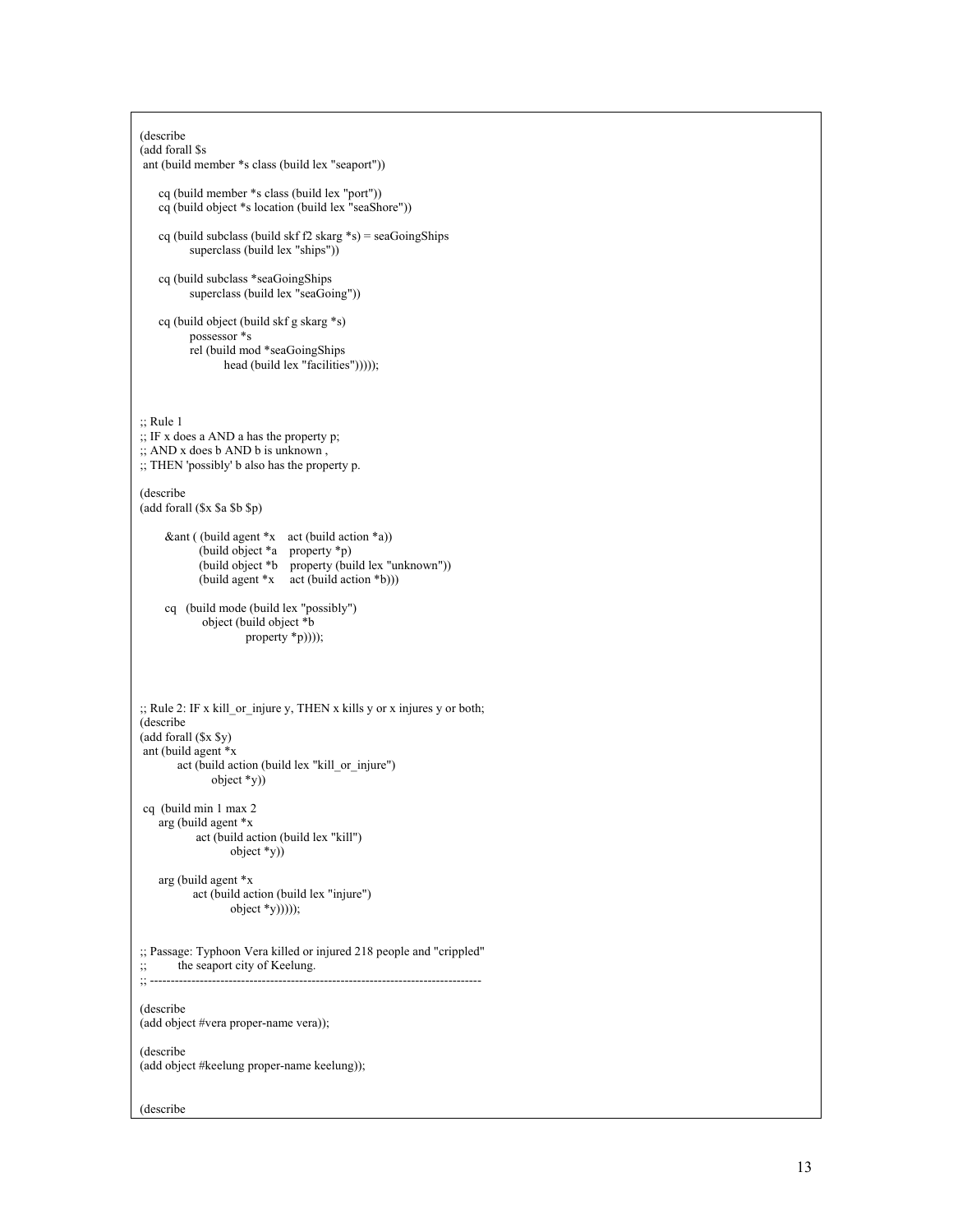(add object #some-people cardinality 218)); (describe (add subclass \*some-people superclass (build lex "people"))); ;; Vera is a Typhoon (describe (add member \*vera class (build lex "typhoon"))); ;; Keelung is a city (describe (add member \*keelung class (build lex "city"))); ;; Keelung is a seaport. (describe (add member \*keelung class (build lex "seaport"))); ;; Vera crippled Keelung (describe (add agent \*vera act (build object \*keelung action (build lex "cripple")))); (describe (add object (build lex "cripple") property (build lex "unknown"))); ;; Vera killed\_or\_injured people (describe (add agent \*vera act (build object \*some-people action (build lex "kill\_or\_injure")))); ;; ;; killing or injuring is bad (describe (add object (build lex "kill\_or\_injure") property (build lex "bad"))); (describe (add object (build lex "kill") property (build lex "bad"))); (describe (add object (build lex "injure") property (build lex "bad"))); ;; run the verb algorithm for the verb 'cripple' ^(defineVerb 'cripple);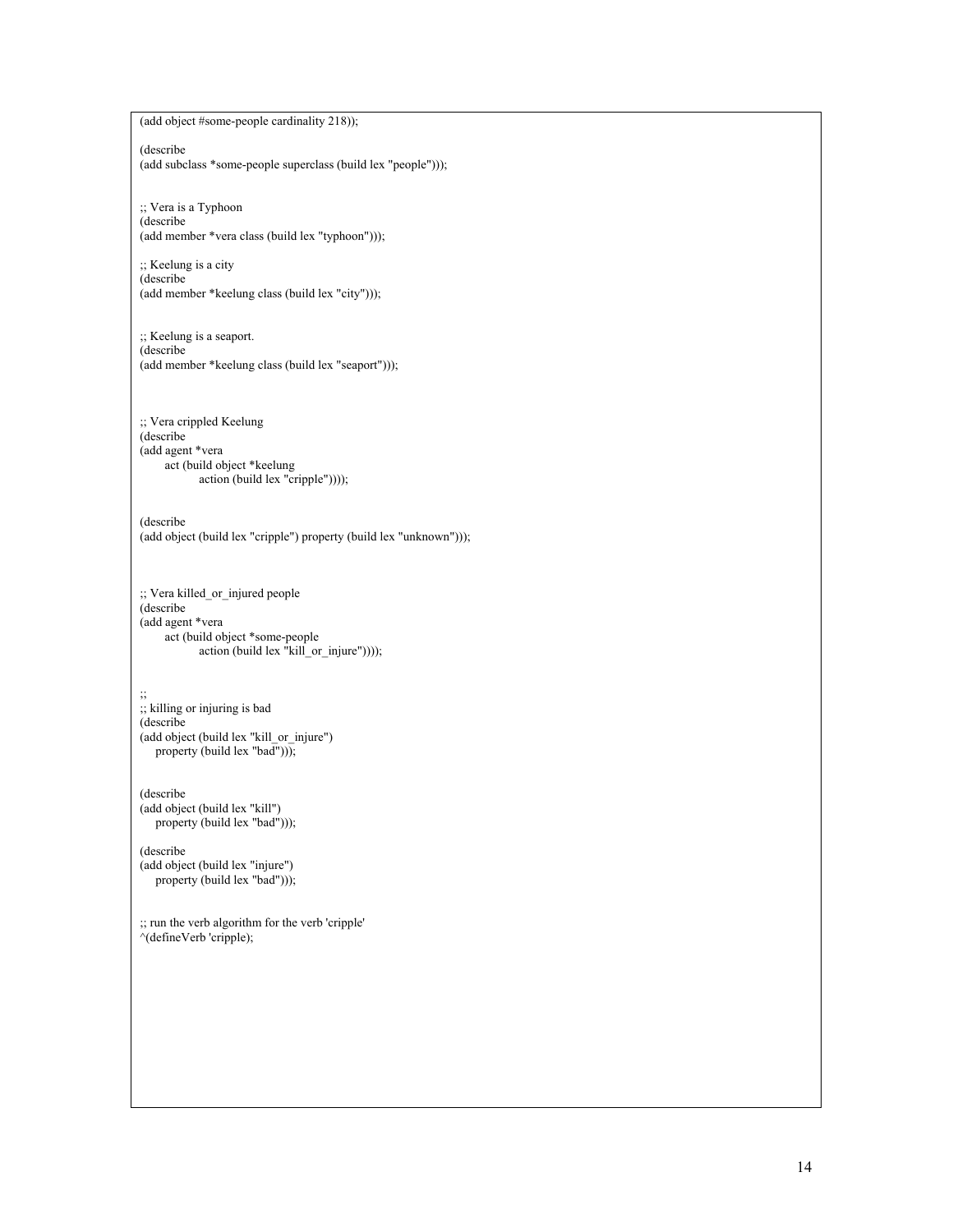### **Appendix II:** Sample Run

Script started on Thu 07 Aug 2003 08:19:40 PM ED pollux  $\{\sim\}$ /summer $\}$  > al [Kcl] International Allegro CL Enterprise Edition 6.2 [Solaris] (Aug 15, 2002 14:24) Copyright (C) 1985-2002, Franz Inc., Berkeley, CA, USA. All Rights Reserved. This development copy of Allegro CL is licensed to: [4549] SUNY/Buffalo, N. Campus ;; Optimization settings: safety 1, space 1, speed 1, debug 2. ;; For a complete description of all compiler switches given the ;; current optimization settings evaluate (explain-compiler-settings). ;;--- ;; Current reader case mode: :case-sensitive-lower cl-user(1): :ld /projects/snwiz/bin/sneps ; Loading /projects/snwiz/bin/sneps.lisp Loading system SNePS...10% 20% 30% 40% 50% 60% 70% 80% 90% 100% SNePS-2.6 [PL:0a 2002/09/30 22:37:46] loaded. Type `(sneps)' or `(snepslog)' to get started. cl-user(2): (sneps) Welcome to SNePS-2.6 [PL:0a 2002/09/30 22:37:46] Copyright (C) 1984--2002 by Research Foundation of State University of New York. SNePS comes with ABSOLUTELY NO WARRANTY! Type `(copyright)' for detailed copyright information. Type `(demo)' for a list of example applications. 8/7/2003 20:20:14 \* (demo "cripple.demo") File /home/csgrad/akahmed/summer/cripple.demo is now the source of input. CPU time : 0.01 \* ;;; Reset the network (resetnet t) Net reset CPU time : 0.01 \* ::: Don't trace infer ^( --> setq snip:\*infertrace\* nil) nil CPU time : 0.00 \* ;;; Load all valid relations (intext "./rels") File ./rels is now the source of input. CPU time : 0.00 effect is already defined.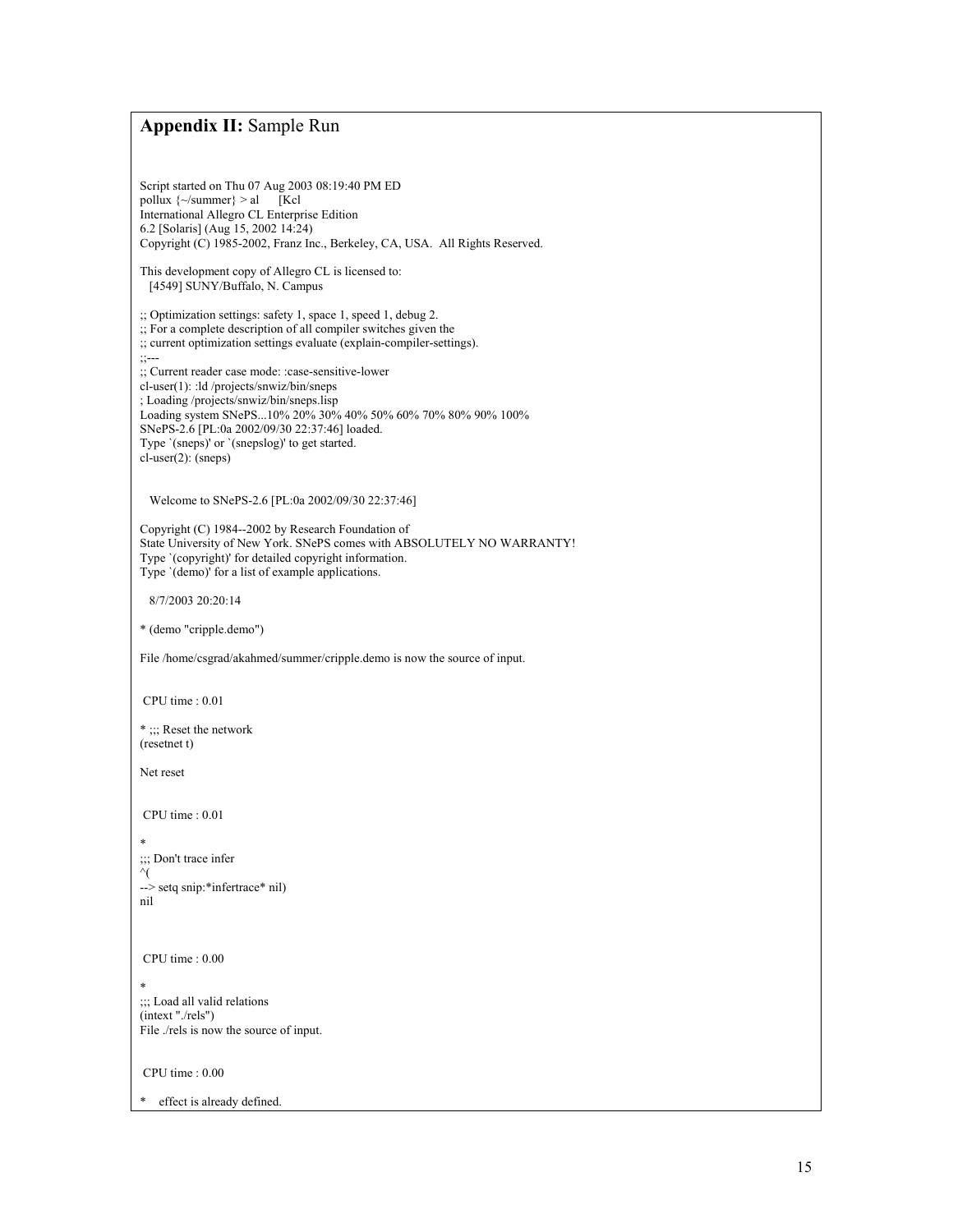```
(A1 A2 A3 A4 ACT ACTION AFTER AGENT ANTONYM ASSOCIATED BEFORE CAUSE 
 CLASS DIRECTION EFFECT EQUIV ETIME FROM IN INDOBJ INSTR INTO LEX 
 LOCATION KN_CAT MANNER MEMBER MEMBERS MODE OBJECT OBJECTS OBJECT1 
 OBJECTS1 OBJECT2 ON ONTO PART PLACE POSSESSOR PROPER-NAME PROPERTY 
 PURPOSE REL SKF STIME SUBCLASS SUPERCLASS SYNONYM TIME TO WHOLE before 
 after time cause effect) 
 CPU time : 0.02 
* 
End of file ./rels 
 CPU time : 0.02 
* 
(define member class object proper-name subclass superclass cardinality act agent action lex); act is already defined.
 action is already defined. 
(member class object 
 proper-name subclass 
  superclass cardinality 
 act agent 
 action lex) 
 CPU time : 0.03 
* 
(define possessor location rel property mode head mod skf skarg); 
(possessor location rel property mode head mod skf skarg) 
 CPU time : 0.00 
* 
;;; Compose paths 
;;(intext "/projects/rapaport/CVA/mkb3.CVA/paths/paths") 
(intext "./paths") 
File ./paths is now the source of input. 
 CPU time : 0.00 
* 
before implied by the path (compose before 
                 (kstar (compose after- ! before))) 
before- implied by the path (compose (kstar (compose before- ! after)) 
                  before-) 
 CPU time : 0.00 
* 
after implied by the path (compose after 
                (kstar (compose before- ! after))) 
after- implied by the path (compose (kstar (compose after- ! before)) 
                 after-) 
 CPU time : 0.00 
* 
sub1 implied by the path (compose object1- superclass- ! subclass 
               superclass- ! subclass)
sub1- implied by the path (compose subclass- ! superclass subclass- ! 
               superclass object1)
```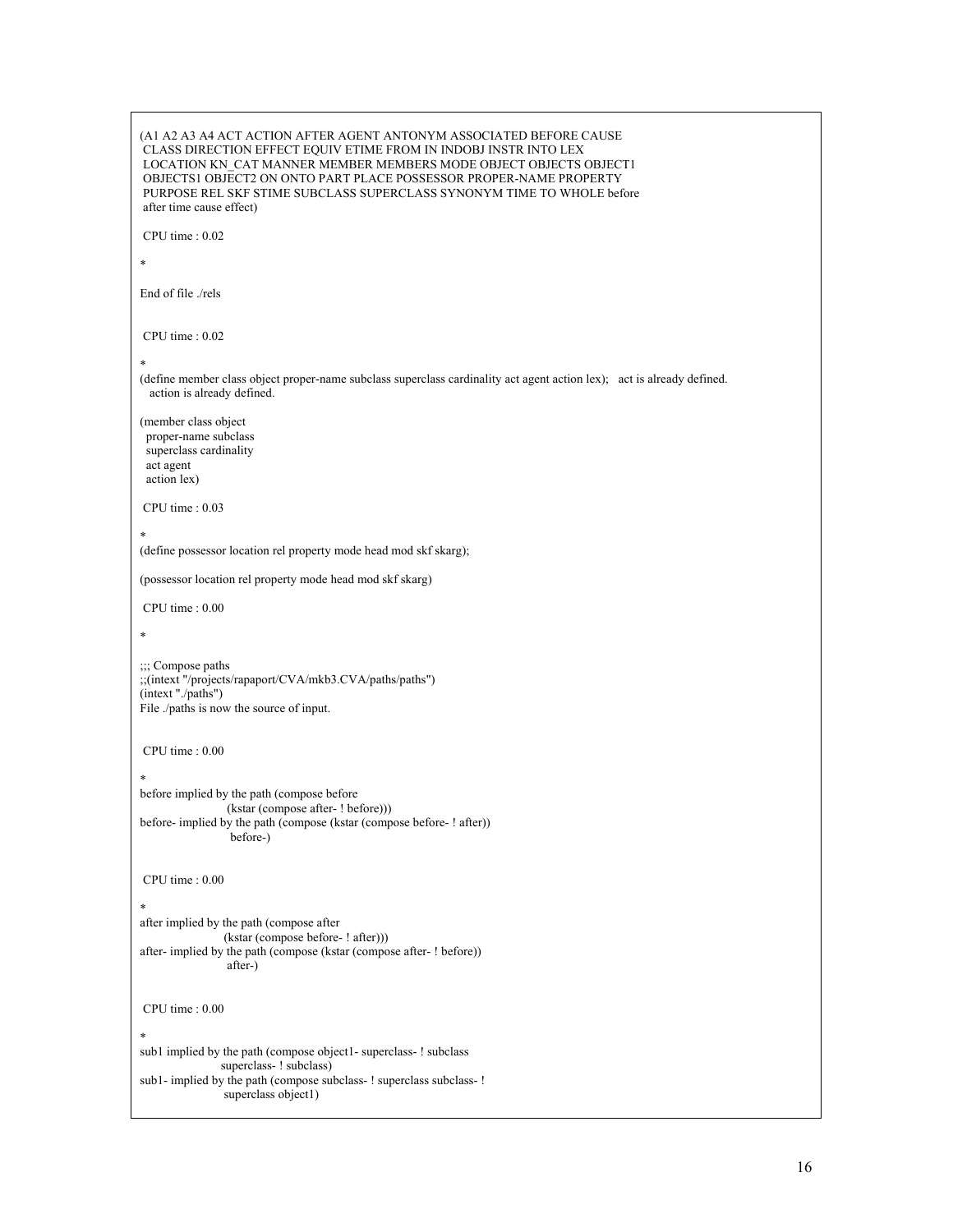```
 CPU time : 0.00 
* 
super1 implied by the path (compose superclass subclass- ! superclass 
                  object1- ! object2) 
super1- implied by the path (compose object2- ! object1 superclass- !
                   subclass superclass-) 
 CPU time : 0.00 
* 
superclass implied by the path (or superclass super1) 
superclass- implied by the path (or superclass- super1-)
 CPU time : 0.00 
* 
End of file ./paths 
 CPU time : 0.01 
* 
;;; Load Ehrlich Algorithm 
;;;^(load "/projects/rapaport/CVA/mkb3.CVA/src/defn3") 
;;^(load "../src/synfn") 
\gamma\rightarrow load "./defun verb.cl")
; Loading /home/csgrad/akahmed/summer/defun_verb.cl 
t 
 CPU time : 0.10 
;;BACKGROUND KNOWLEDGE 
;;----------------------------------------- 
;;A typhoon is a violent windstorm. 
(describe 
(add forall $x 
 ant (build member *x class (build lex "typhoon")) 
 cq (build member *x class (build lex "windstorm")) 
 cq (build object *x property (build lex "violent")) 
)); 
(m4! (for all v1) (ant (p1 (class (m1 (lex typhoon)))) (member v1)))(cq (p3 (object v1) (property (m3 (lex violent))))(p2 (class (m2 (lex windstorm))) (member v1))))
(m4!) 
 CPU time : 0.00 
* 
;;A city is a large (municipal) area where lots of people live.
```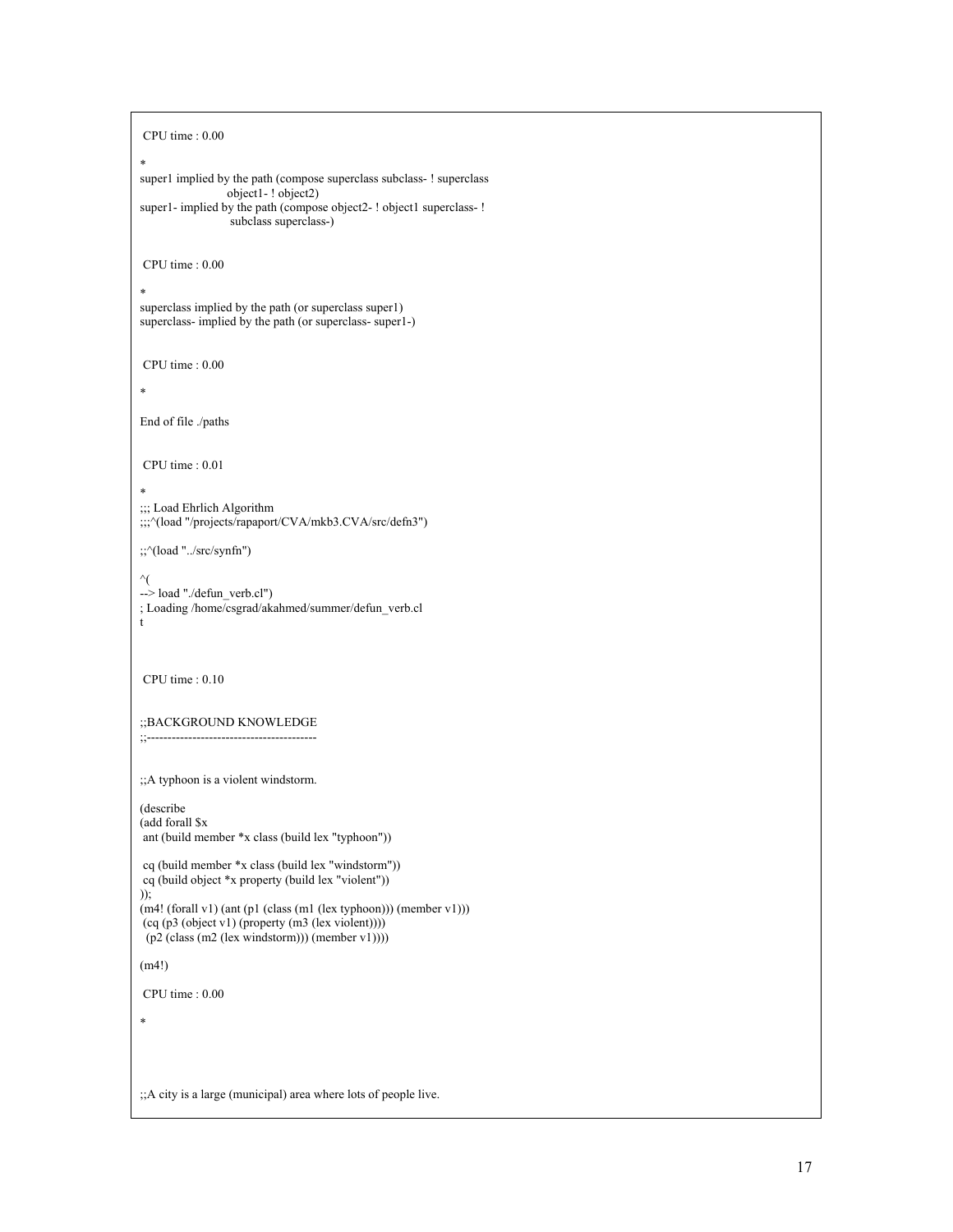```
(describe 
(add forall $x 
    ant (build member *x class (build lex "city")) 
    cq (build object *x property (build lex "large")) 
    cq (build object *x property (build lex "municipal")) 
    cq (build member *x class (build lex "area")) 
   cq (build subclass (build skf f1 skarg *x) = lotsOfPeople
           superclass (build lex "people")) 
    cq (build object *lotsOfPeople cardinality (build lex "lots")) 
    cq (build object1 *lotsOfPeople 
           rel (build lex "live_in") 
           object2 *x) 
)); 
(m12! (for all v2) (ant (p4 (class (m5 (lex city))) (member v2))) (cq 
 (p11 (object1 (p8 (skarg v2) (skf f1))) (object2 v2) 
 (\text{rel (m11 (lex live_in))))(p10 (cardinality (m10 (lex lots))) (object (p8)))
 (p9 (subclass (p8)) (superclass (m9 (lex people)))) 
 (p7 (class (m8 (lex area))) (member v2)) 
 (p6 (object v2) (property (m7 (lex municipal)))) 
(p5 (object v2) (property (m6 (lex large))))))(m12!) 
 CPU time : 0.01 
* 
;; A seaport is a port on a seashore that has facilities for seagoing ships 
(describe 
(add forall $s 
 ant (build member *s class (build lex "seaport")) 
    cq (build member *s class (build lex "port")) 
    cq (build object *s location (build lex "seaShore")) 
   cq (build subclass (build skf f2 skarg *s) = seaGoingShips
           superclass (build lex "ships")) 
    cq (build subclass *seaGoingShips 
          superclass (build lex "seaGoing"))
    cq (build object (build skf g skarg *s) 
           possessor *s 
           rel (build mod *seaGoingShips 
                  head (build lex "facilities"))) 
)); 
(m19! (for all v3) (ant (p12 (class (m13 (lex seaport))) (member v3))) (cq 
(p20 (object (p18 (skarg v3) (kf g))) (possessor v3)
  (rel 
   (p19 (head (m18 (lex facilities))) 
    (mod (p15 (skarg v3) (skf f2)))))) 
 (p17 (subclass (p15)) (superclass (m17 (lex sea\text{Going}))))
 (p16 (subclass (p15)) (superclass (m16 (lex ships))))
  (p14 (location (m15 (lex seaShore))) (object v3)) 
  (p13 (class (m14 (lex port))) (member v3))))
```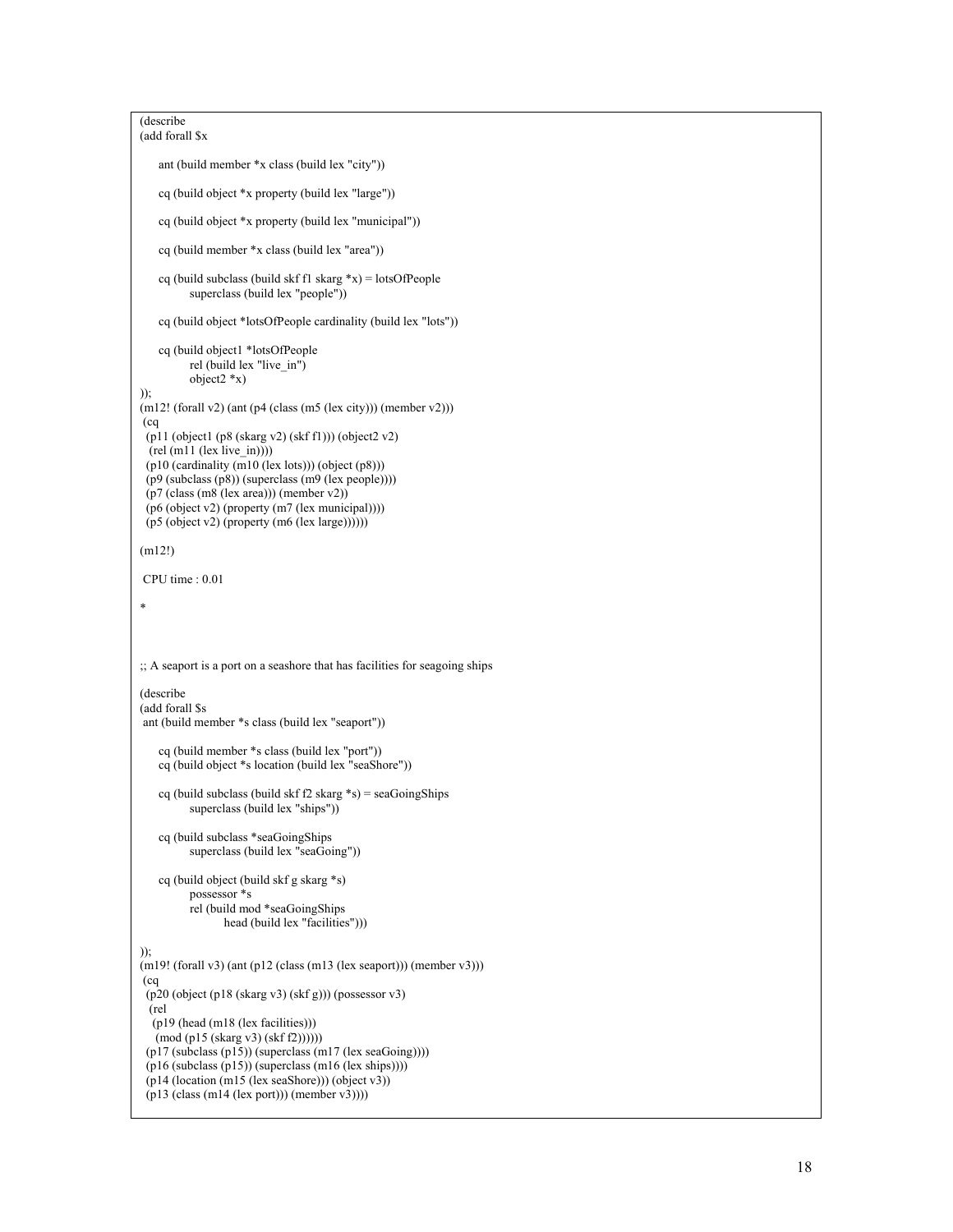```
(m19!) 
 CPU time : 0.00 
* 
;; Rule 1 
\ldots IF x does a AND a has the property p;
;; AND x does b AND b is unknown , 
;; THEN 'possibly' b also has the property p. 
(describe 
(add forall ($x $a $b $p) 
      &ant ( (build agent *x 
              act (build action *a)) 
          (build object *a 
               property *p) 
          (build object *b 
               property (build lex "unknown")) 
          (build agent *x 
               act (build action *b))) 
      cq (build mode (build lex "possibly") 
              object (build object *b 
                       property *p)) 
)); 
(m22! (forall v7 v6 v5 v4)
 (&ant (p26 (act (p25 (action v6))) (agent v4)) 
  (p24 (object v6) (property (m20 (lex unknown)))) 
  (p23 (object v5) (property v7)) 
 (p22 (act (p21 (action v5))) (agent v4))) (cq 
  (p28 (mode (m21 (lex possibly))) 
 (object (p27 (object v6) (property v7))))))(m22!) 
 CPU time : 0.02 
* 
;; Rule 2: IF x kill_or_injure y, THEN x kills y or x injures y or both; 
(describe 
(add forall ($x $y) 
 ant (build agent *x 
        act (build action (build lex "kill_or_injure") 
                object *y) 
    ) 
 cq (build min 1 max 2 
    arg (build agent *x 
            act (build action (build lex "kill") 
                    object *y)) 
    arg (build agent *x 
            act (build action (build lex "injure") 
                    object *y)) 
    ) 
)); 
(m26! (forall v9 v8)
 (ant 
  (p31 (act (p30 (action (m23 (lex kill_or_injure))) (object v9))) 
 (agent v8))
```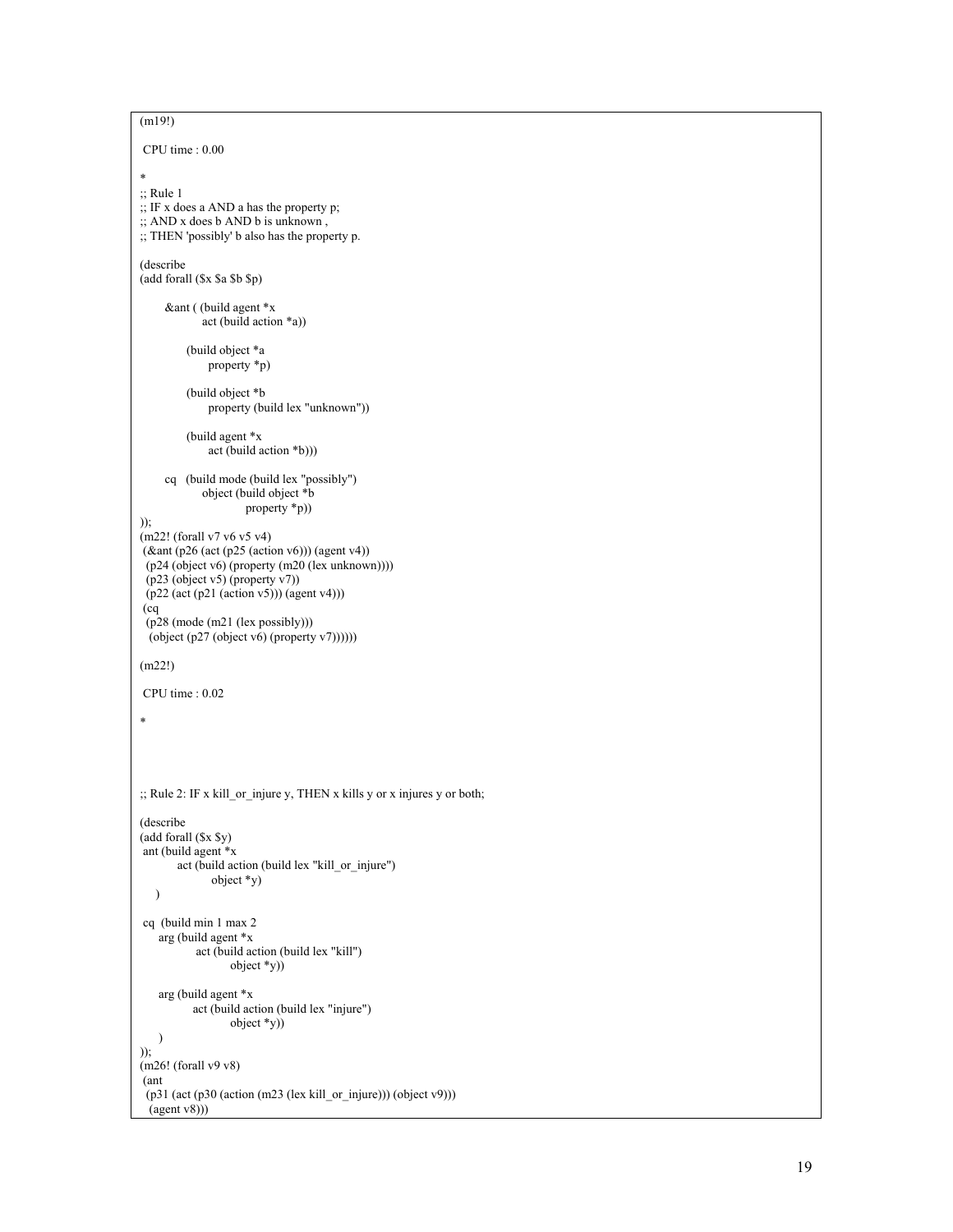```
 (cq 
  (p36 (min 1) (max 2) 
  (arg 
  (p35 (act (p34 (action (m25 (lex injure))) (object v9)))
   (agent v8)) 
   (p33 (act (p32 (action (m24 (lex kill))) (object v9))) 
  \text{(agent v8)}))))(m26!) 
 CPU time : 0.01 
* 
;; Passage: Typhoon Vera killed or injured 218 people and "crippled" 
;; the seaport city of Keelung. 
;; -------------------------------------------------------------------------------- 
(describe 
(add object #vera proper-name vera)); 
(m27! (object b1) (proper-name vera)) 
(m27!) 
 CPU time : 0.04 
* 
(describe 
(add object #keelung proper-name keelung)); 
(m28! (object b2) (proper-name keelung)) 
(m28!) 
 CPU time : 0.01 
* 
(describe 
(add object #some-people cardinality 218)); 
(m29! (cardinality 218) (object b3))
(m29!) 
 CPU time : 0.00 
* 
(describe 
(add subclass *some-people superclass (build lex "people"))); 
(m30! (subclass b3) (superclass (m9 (lex people)))) 
(m30!) 
 CPU time : 0.01 
* 
;; Vera is a Typhoon 
(describe 
(add member *vera class (build lex "typhoon"))); 
(m33! (class (m2 (lex windstorm))) (member b1)) 
(m32! (object b1) (property (m3 (lex violent))))
```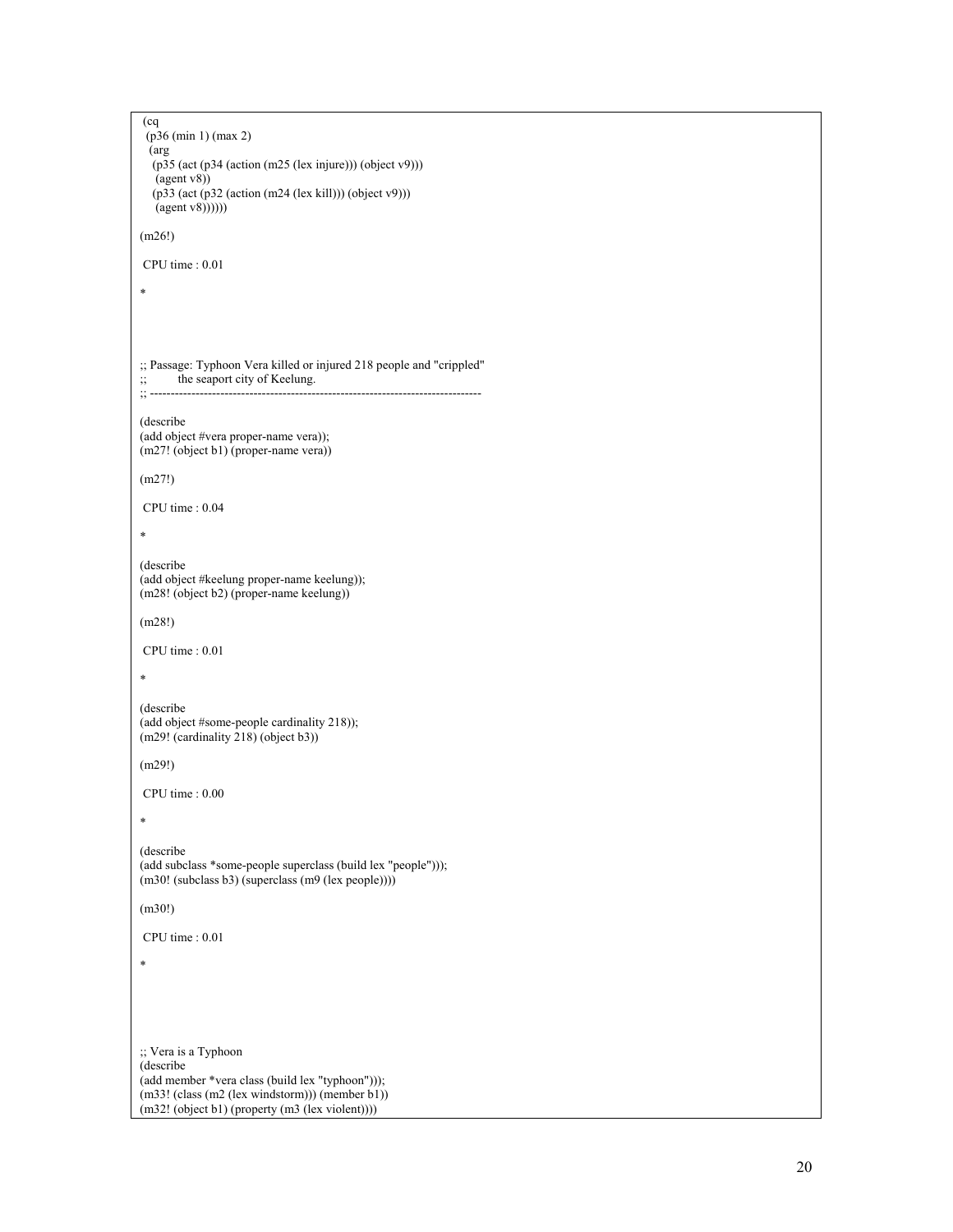```
(m31! (class (m1 (lex typhoon))) (member b1)) 
(m33! m32! m31!) 
 CPU time : 0.01 
* 
;; Keelung is a city 
(describe 
(add member *keelung class (build lex "city"))); 
(m41! (object b2) (property (m6 (lex large)))) 
(m40! (object b2) (property (m7 (lex municipal)))) 
(m39! (class (m8 (lex area))) (member b2)) 
(m38! (subclass (m35 (skarg b2) (skf f1)))
 (superclass (m9 (lex people)))) 
(m37! (cardinality (m10 (lex lots))) (object (m35)))
(m36! (object1 (m35)) (object2 b2) (rel (m11 (lex live_in)))) 
(m34! \text{ (class } (m5 \text{ (lex city)})) \text{ (member b2)})(m41! m40! m39! m38! m37! m36! m34!) 
 CPU time : 0.02 
* 
;; Keelung is a seaport. 
(describe 
(add member *keelung class (build lex "seaport"))); 
(m50! (class (m14 (lex port))) (member b2))
(m49! \text{ (location (m15 (lex seashore)))} (object b2))(m48! (subclass (m44 (skarg b2) (skf f2))) 
(superclass (m16 (lex ships))))(m47! (subclass (m44)) (superclass (m17 (lex seaGoing)))) 
(m46! (object (m43 (skarg b2) (skf g))) (possessor b2) 
(\text{rel}(\text{m}45 \text{ (head }(\text{m}18 \text{ (lex facilities)}))) (\text{mod }(\text{m}44))))))(m42! (class (m13 (lex seaport))) (member b2)) 
(m50! m49! m48! m47! m46! m42!) 
 CPU time : 0.05 
* 
;; Vera crippled Keelung 
(describe 
(add agent *vera 
     act (build object *keelung 
             action (build lex "cripple")))); 
(m55! (act (m54 (action (m51 (lex cripple))))) (agent b1)) 
(m53! (act (m52 (action (m51)) (object b2))) (agent b1)) 
(m55! m53!) 
 CPU time : 0.00 
* 
(describe 
(add object (build lex "cripple") property (build lex "unknown"))); 
(m56! (object (m51 (lex cripple))) (property (m20 (lex unknown)))) 
(m56!)
```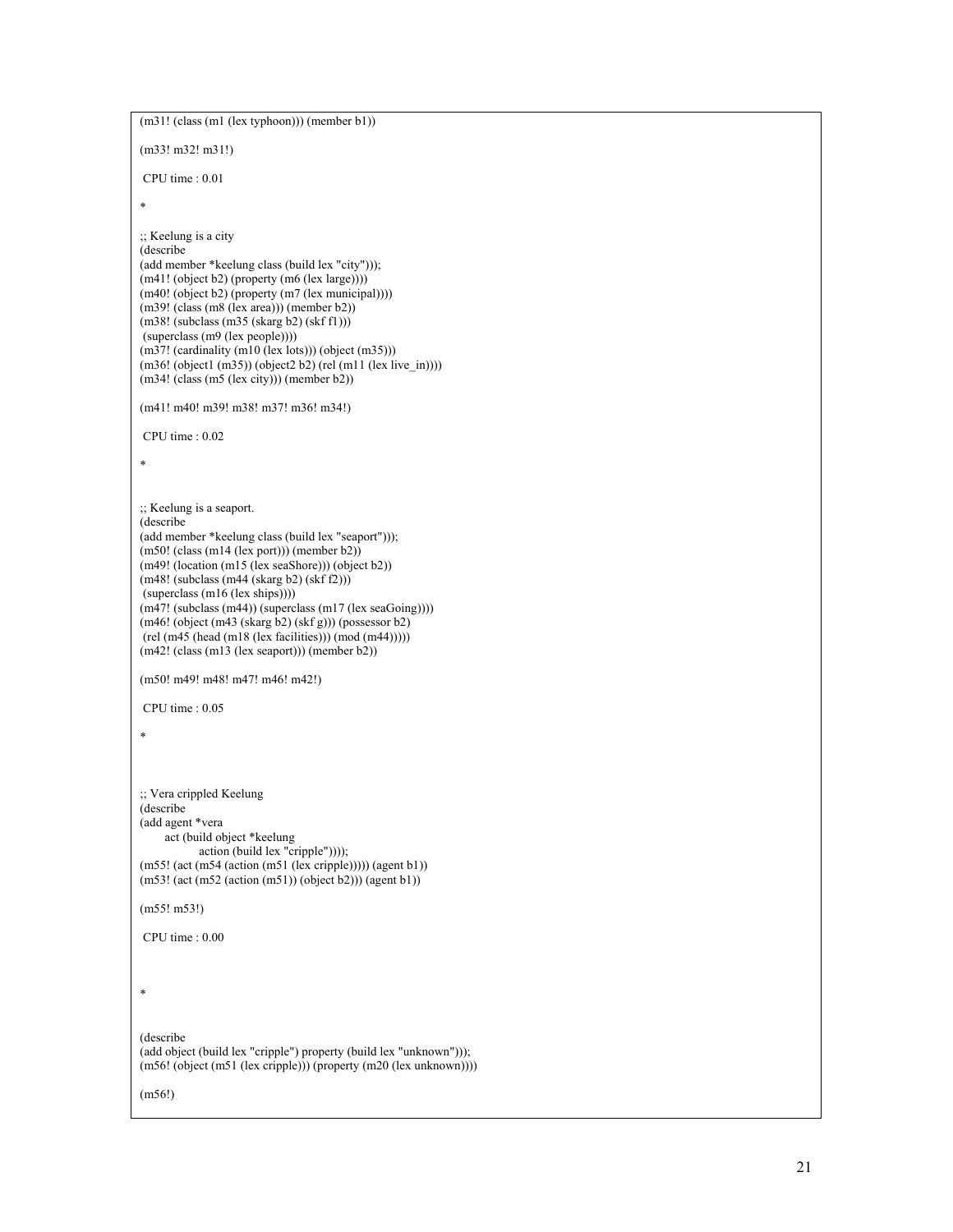```
 CPU time : 0.01 
* 
;; Vera killed_or_injured people 
(describe 
(add agent *vera 
      act (build object *some-people 
            action (build lex "kill_or_injure")))); 
(m65! (min 1) (max 2) 
 (arg 
(m64 (act (m63 (action (m24 (lex kill))) (object b3))) (agent b1))
(m62 (act (m61 (action (m25 (lex injure)))) (object b3))) (agent b1))))(m60! (act (m59 (action (m23 (lex kill_or_injure))))) (agent b1)) 
(m58! (act (m57 (action (m23))) (object b3))) (agent b1))
(m65! m60! m58!) 
 CPU time : 0.01 
* 
;; killing or injuring is bad 
(describe 
(add object (build lex "kill_or_injure") 
 property (build lex "bad"))); 
(m69! (mode (m21 (lex possibly))) 
(object (m68 (object (m51 (lex cripple))) (property (m66 (lex bad))))))
(m67! (object (m23 (lex kill_or_injure))) (property (m66))) 
(m69! m67!) 
 CPU time : 0.01 
* 
(describe 
(add object (build lex "kill") 
  property (build lex "bad")));
(m70! (object (m24 (lex kill))) (property (m66 (lex bad)))) 
(m70!) 
 CPU time : 0.00 
* 
(describe 
(add object (build lex "injure") 
   property (build lex "bad"))); 
(m71! (object (m25 (lex injure))) (property (m66 (lex bad)))) 
(m71!) 
 CPU time : 0.01 
* 
;; run the verb algorithm for the verb 'cripple' 
\gamma--> defineVerb 'cripple);
Do you want to debug it? no
```